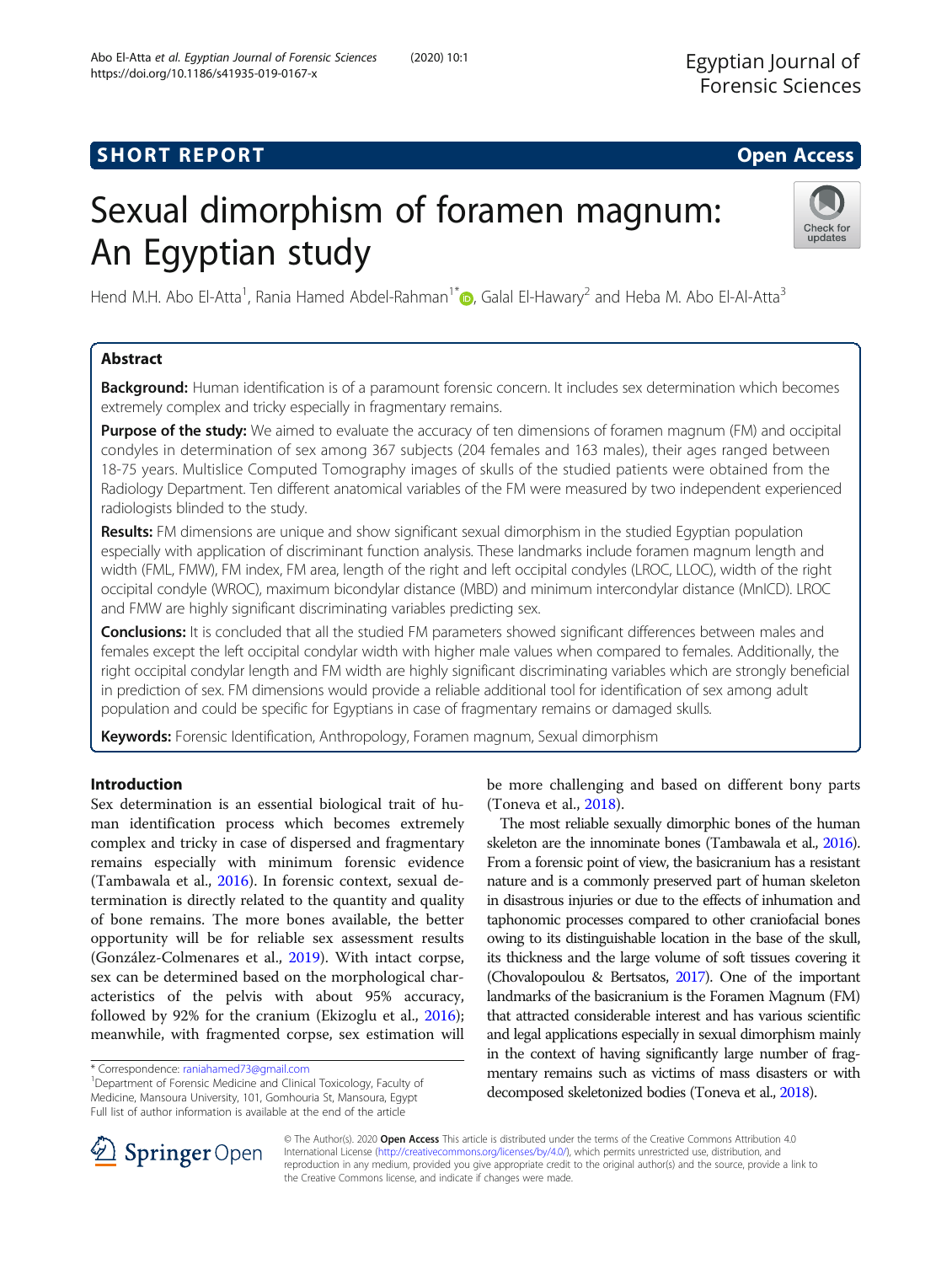Radiologically, the skull is one of the most useful bones for accurate morphometric determination of sex. The use of radiological methods such as X-ray, computed tomography (CT) and magnetic resonance imaging, is striking and provides data that is consistent with measurements derived through using calipers in estimation of dry skull diameters (Zheng et al., [2018](#page-11-0)). Previous morphometric cranial analyses using CT imaging measuring the accuracy rates have been conducted in different populations (Ekizoglu et al., [2016](#page-10-0); Chovalopoulou & Bertsatos, [2017;](#page-10-0) RaghavendraBabu et al., [2012](#page-11-0); Edwards et al., [2013](#page-10-0); Abdel-Karim et al., [2015](#page-10-0); Omer et al., [2015;](#page-10-0) Tellioglu et al., [2018](#page-11-0); Vidisha et al., [2019](#page-11-0)).

Despite its forensic potential in the identification of skeletal remains, only a few morphometric studies of the foramen magnum region have been published so far in the Arab region (Madadin et al., [2017](#page-10-0)).To the best of our knowledge, there is very scarce data regarding dimensions of foramen magnum in the Egyptian population. Those studies included a small unrepresentative sample size and did not investigate the whole FM metric parameters. Thus, the aim of this work is to assess the accuracy of foramen magnum dimensions to determine sexual dimorphism in a sample of Egyptian population, and to build a reliable discriminant function tool for sex estimation when only a fragment of base of the skull is brought for identification of adult population using CT radiological scanning.

# Material & methods:

## Study population

The work is a retrospective study which comprised the analysis of cranial CT images. They were enrolled with patients records and were randomly collected from the database registered at the Radiology department during the period between January 2018 and December 2018.

# Inclusion criteria

- a. Normal scans of human skulls (18-75 years of both sexes and matched ages) for those who had computed tomography for various diagnostic medical or surgical indications.
- b. High quality reconstructed CT images.

# Exclusion criteria

a. Low quality blurred images or those with artifacts and those do not cover the entire extent of the foramen magnum.

b. Scans of subjects with history of trauma, surgery or, any other pathological abnormalities either congenital or with acquired focal brain lesions that may be causing deformities in the skull base region.

#### Ethical consideration

The study was approved by the Institutional Review Board of Mansoura University (R/18.03.107), Faculty of Medicine.

#### Imaging procedure

Multislice Computed Tomography (MSCT) scans of the skull (bone window) were retrieved from the database of the Radiology department. All MSCT images were prescribed by GE optima 16 slice,USA),and the digital images were obtained at 120 kV, 300 mA, with an exposure time of 12 s. The field of examination was12 cm (0.5 per slice); using Optima CT 520 series (14BW25.15\_SP1-9-1KL\_S\_KLDOD16\_G\_HLT) software. A bone preset was used to emphasize the bone details in the image; the window width was automatically set to 800.0 and the window center to 600.0.The occipital condyles and foramen magnum were viewed in the axial plane at a level horizontal to that of the image window. A slab thickness of 10.0 mm was applied to incorporate the series of CT images taken to the foramen magnum and to allow the points of maximum distance along the length and width of the feature to be established.

# Methods

# Cranial measurements of foramen magnum and occipital condyles

The following descriptive and metric measurements (as shown in Fig. [1](#page-2-0)) were taken (in cm.) according to Uysal et al. ([2005](#page-11-0)) and Chovalopoulou and Bertsatos ([2017\)](#page-10-0).

- 1. Maximum internal length of the foramen magnum (FML) measured in an anteroposterior direction along the principal axis of the FM in mid-sagittal plane (the basion–opisthion distance).
- 2. Maximum internal width of the foramen magnum (FMW) measured approximately perpendicular to the FML and recorded at the widest transverse diameter of the FM (the greatest distance between the lateral borders of the foramen magnum; perpendicular to the midsagittal plane).
- 3. The measured length and width will be inserted into two different reported formulae to estimate: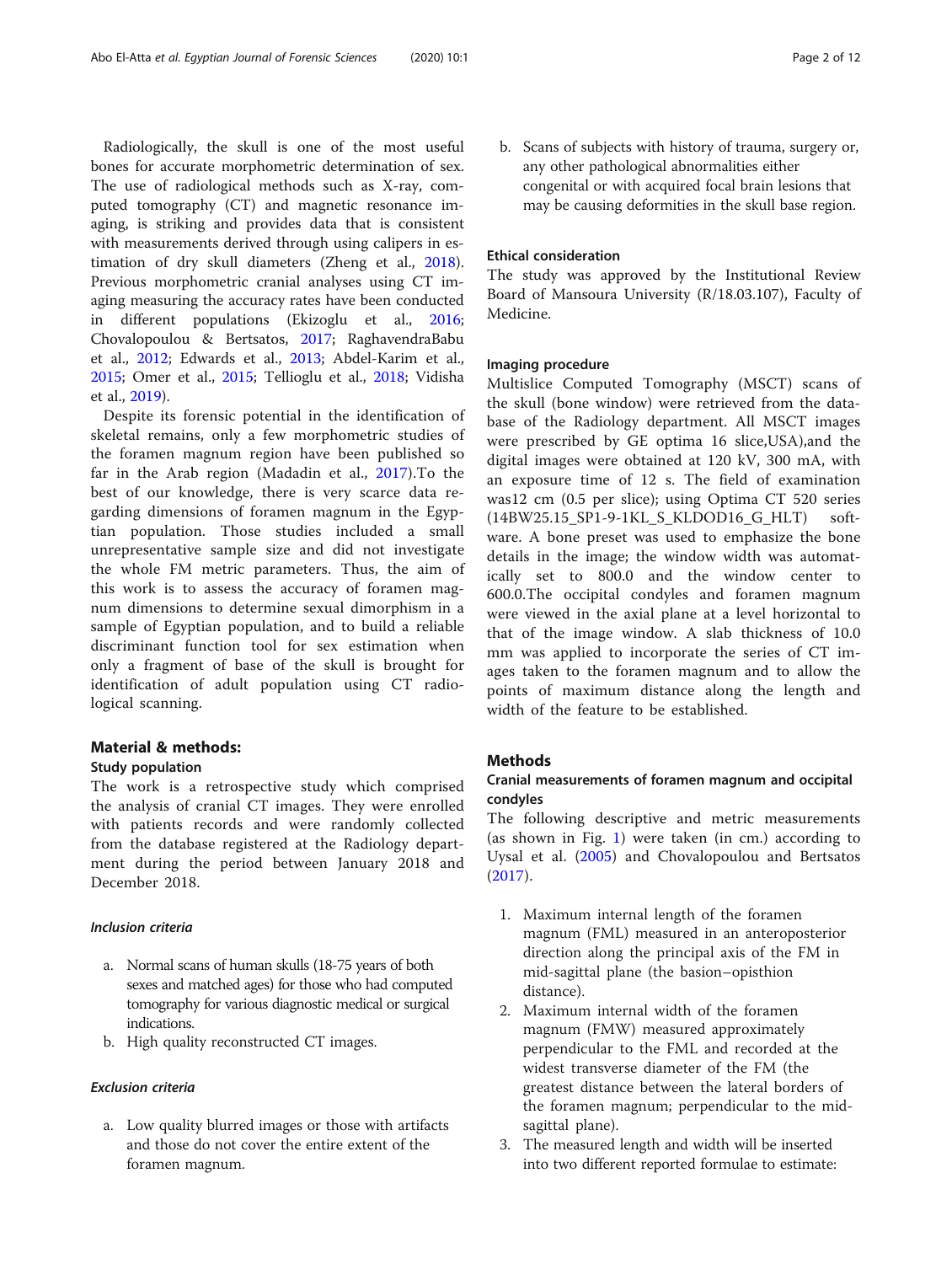# • The foramen magnum index (FMI), it is the quotient of the anteroposterior and transverse diameters; FMI = WFM/LFM X 100.

- The foramen magnum area (FMA), according to Routal et al.  $(1984)$  $(1984)$ : Area=¼ Xπ X FML X FMW.
- 4. The maximum length of the right occipital condyle (LROC): measured along the long axis from the edges of the articular surface.
- 5. The maximum length of the left occipital condyle (LLOC): measured along the long axis from the edges of the articular surface.
- 6. The maximum width of the right occipital condyle (WROC): measured from the articular edges along a line perpendicular to the long axis.
- 7. The maximum width of the left occipital condyle (WLOC): measured from the articular edges along a line perpendicular to the long axis.
- 8. Maximum bicondylar distance (MBD): The distance between the lateral edges of the articular surfaces of the condyles.

9. Minimum intercondylar distance (MnICD): direct distance from the most medial point on the margin of the left occipital condyle to the most medial point on the margin of the right occipital condyle.

# Measurements of chosen variables:

The skull base was scanned using MSCT-GE optima at 120 kV. The measurements were taken from axial plane cuts (bone window) with high resolution oblique MPR (multi-planar resolution) images using Optima CT 520 series (14BW25.15\_SP1-9-1KL\_S\_ KLDOD16\_G\_HLT) software. The measurements were recorded by two independent experienced radiologists; both were blinded to the details of age and sex of the subjects.

# Statistical analyses

Data were analyzed using the Statistical Package of Social Science (SPSS) program for Windows (Standard version 21). The normality of data was tested with one-

<span id="page-2-0"></span>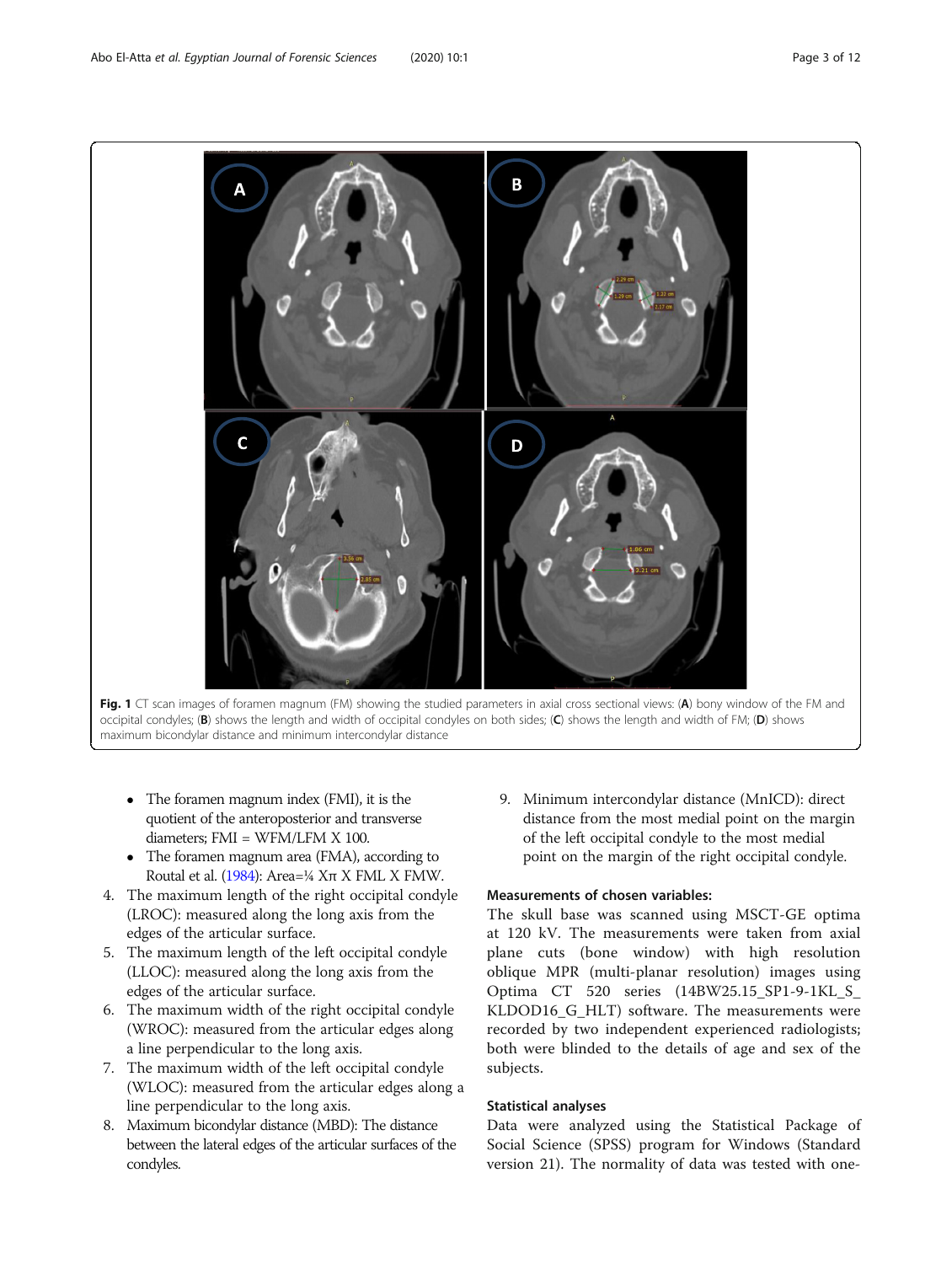sample Kolmogorov-Smirnov test. Continuous variables were presented as mean  $\pm$  SD (standard deviation). The two groups were compared with student-t test while paired t-test was used to compare paired groups. Correlation between all measured FM dimensions was analyzed by Pearson test.

Sensitivity and specificity at different cut off points were tested by ROC curve. Significant variables on univariate analysis were entered into Logistic regression model or using enter technique test to predict the most significant determinants and to control for possible interactions and confounding effects. Fisher's linear and canonical discriminate functions analysis were performed to identify sex predictor variables. Coefficients and constants were calculated to derive discriminate function equation. We adopted this parameter for the stepwise method as it was considered to be the most effective for distinguishing two groups. A sectioning point was calculated by adding the two group centroids and dividing by two to discriminate between the sexes. A 'leave-one-out' classification was performed to measure the effectiveness of the functions. This classified each individual parameter by the functions derived from all cases other than that case itself and thus cross validated the accuracy of measurements to either male or female. The results were considered significant when p-value is ≤ 0.05.

## Results

Computed tomography scans of a total number of 367 adult subjects were eligible for inclusion in the study. They comprised 163 males and 204 females with their ages ranged between 18–75 years. All data were normally distributed according to Shapiro-Wilk test. As shown in Tables (1 and [2](#page-4-0)), significant differences were found between male and females as regard all studied foramen magnum parameters  $(p<sup>6</sup>0.05)$  except LOCW. Paired t-test was conducted to ascertain whether any bilateral asymmetry exists regarding the dimensions of the occipital condyles for sex differentiation, ROCW, LOCW showed significant differences in both males and females while ROCL and LOCL were significantly different in females. Additionally, OCL showed insignificant differences in males.

Pearson's correlation was applied for all craniometric measurements among both sexes. Tables [\(3](#page-4-0) and [4](#page-5-0)) showed the strongest and the weakest correlations between different craniometric parameters. In both sexes, the strongest correlations were found between FMW/ FMA and FML/FMA (r= 0.842, 0.869 respectively in males; r= 0.899, 0.903 respectively in females).

As illustrated in Fig. [2,](#page-5-0) receiver operating characteristic curve was applied to examine the predictability of each variable in estimation of sex. ROCL, FMW, FMA demonstrated strong potential to predict sex (0.725,

| Variables             | Male $(n=163)$     |               | Female $(n=204)$   |               | Student | $p$ -value |
|-----------------------|--------------------|---------------|--------------------|---------------|---------|------------|
| (cm.)                 | Mean $\pm$ SD      | Min-Max       | Mean $\pm$ SD      | Min-Max       | t-test  |            |
| <b>ROCW</b>           | $1.16 \pm 0.13$    | $0.84 - 1.48$ | $1.11 \pm 0.14$    | $0.80 - 1.49$ | 3.39    | $0.001*$   |
| <b>LOCW</b>           | $1.12 \pm 0.13$    | $0.77 - 1.41$ | $1.13 \pm 0.12$    | $0.73 - 1.43$ | 0.691   | 0.490      |
| Paired t <sup>¥</sup> | t=3.69 $p=<0.001*$ |               | $t=2.02 p=0.045*$  |               |         |            |
| <b>ROCL</b>           | $2.08 \pm 0.24$    | 1.53-2.88     | 1.89±0.25          | 1.25-3.07     | 7.43    | $< 0.001*$ |
| <b>LOCL</b>           | $2.07 \pm 0.24$    | 1.09-2.64     | $1.97 \pm 0.22$    | 1.36-2.52     | 4.16    | $< 0.001*$ |
| Paired t <sup>¥</sup> | $t=0.450 p=0.653$  |               | $t=5.12 p=<0.001*$ |               |         |            |
| <b>MBD</b>            | $2.89 \pm 0.59$    | 1.34-5.35     | $2.72 \pm 0.49$    | 1.82-4.77     | 3.01    | $0.003*$   |
| MnICD                 | $1.54 \pm 0.90$    | $0.76 - 9.11$ | $1.37 \pm 0.31$    | $0.70 - 2.23$ | 2.62    | $0.009*$   |
| <b>FMW</b>            | $3.15 \pm 0.26$    | 2.25-3.85     | 2.99±0.27          | 2.45-3.85     | 5.61    | $< 0.001*$ |
| <b>FML</b>            | $3.68 \pm 0.33$    | 2.55-5.19     | 3.57±0.33          | 2.82-4.69     | 3.12    | $0.002*$   |
| FMI                   | 117.45±10.35       | 92.43-158.9   | 119.85±9.38        | 86.59-163.99  | 2.326   | $0.021*$   |
| <b>FMA</b>            | $9.12 \pm 1.34$    | 4.50-15.69    | $8.43 \pm 1.42$    | 5.82-13.18    | 4.761   | $< 0.001*$ |
| Variables(mm)         |                    |               |                    |               |         |            |
| <b>FMW</b>            | $31.5 \pm 2.6$     | 22.5-38.5     | $29.9 \pm 2.7$     | 24.5-38.5     |         |            |
| <b>FML</b>            | $36.8 \pm 3.3$     | 25.5-51.9     | $35.7 \pm 3.3$     | 28.2-46.9     |         |            |
| FMI                   | 85.60±10.35        | 88.24-74.18   | 83.75±9.38         | 82.09-86.88   |         |            |
| <b>FMA</b>            | 910.0±134.1        | 397.4-1569.0  | 838.0±142.1        | 542.4-1417.4  |         |            |

Table 1 Sex differences of foramen magnum and occipital condyles dimensions among the studied Egyptian population (n=367)

SD: Standard deviation, cm: centimeter, Min: minimum, Max: maximum, ROCW: Right occipital condylar width, LOCW: Left occipital condylar width, ROCL: Right occipital condylar length, LOCL: Left occipital condylar length,MBD: Maximum intercondylar distance,MnICD: Minimum intercondylar distance, FMW: Foramen magnum width, FML: Foramen magnum length, FMI: Foramen magnum index, FMA: Foramen magnum area, ¥ Paired-t comparing right to left, \*significant p <0.05.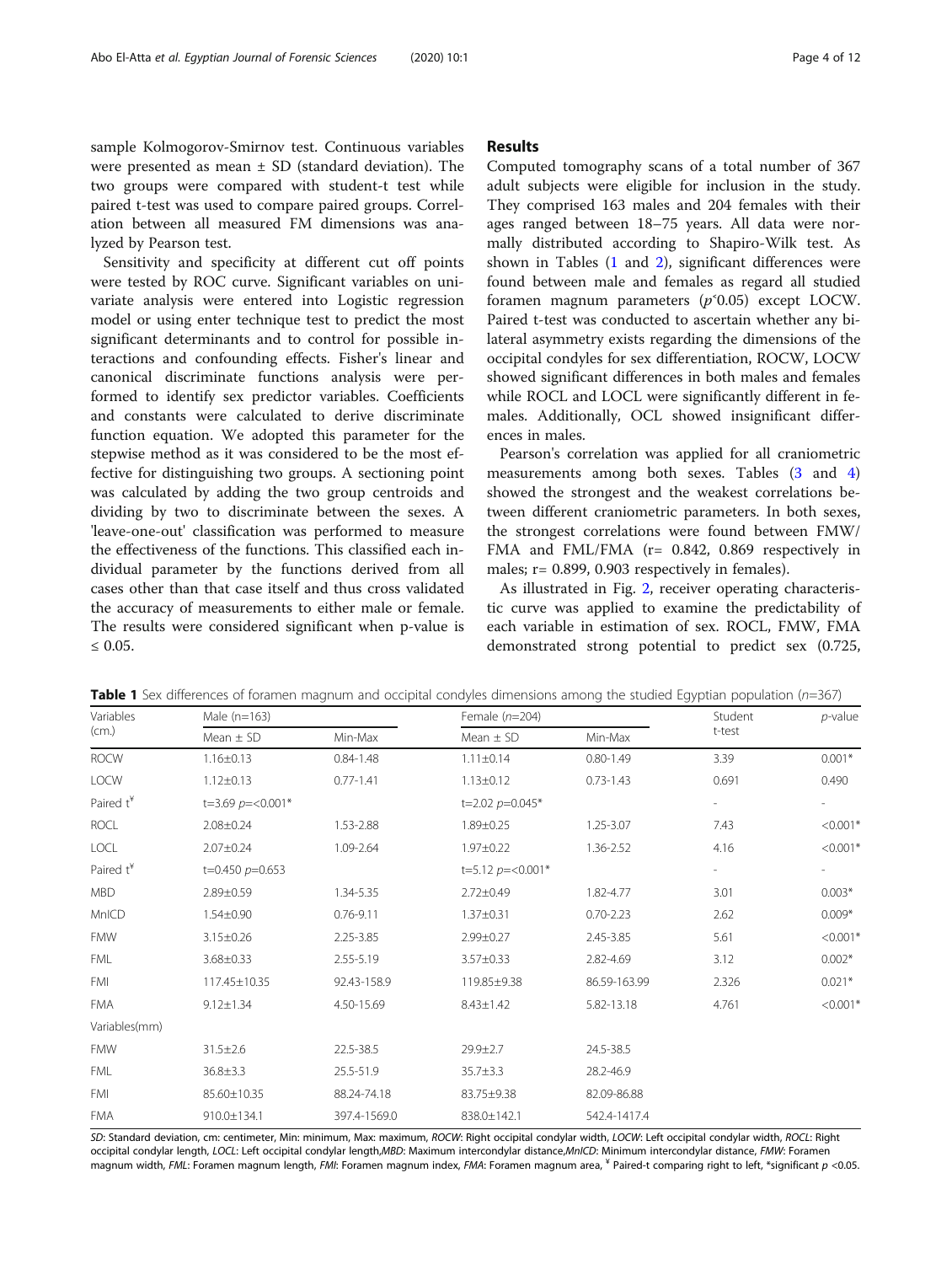<span id="page-4-0"></span>

| Table 2 Mean differences of the craniometric parameters of |
|------------------------------------------------------------|
| foramen magnum and occipital condyles between males and    |
| females among the studied Egyptian population $(n=367)$    |

| Variables   | Male $(n=163)$<br>95% CI |        | Std.<br>error | Female $(n=204)$<br>95% CI |         | Std.<br>error |
|-------------|--------------------------|--------|---------------|----------------------------|---------|---------------|
|             | Lower                    | Upper  |               | Lower                      | Upper   |               |
| <b>ROCW</b> | 1.1385                   | 1.1808 | .01072        | 1.0905                     | 1.1291  | .00981        |
| <b>ROCL</b> | 2.0414                   | 2.1165 | .01901        | 1.8530                     | 1.9226  | .01765        |
| <b>LOCW</b> | 1.0995                   | 1.1395 | .01014        | 1.1115                     | 1.1453  | .00856        |
| <b>LOCL</b> | 2.0325                   | 2.1071 | .01887        | 1.9400                     | 2.0004  | .01534        |
| MnICD       | 1.4043                   | 1.6847 | .07101        | 1.3225                     | 1.4083  | .02176        |
| <b>MBD</b>  | 2.8066                   | 2.9913 | .04675        | 2.6552                     | 2.7935  | .03507        |
| <b>FMW</b>  | 3.1073                   | 3.1872 | .02024        | 2.9512                     | 3.0261  | .01899        |
| FMI         | 3.6340                   | 3.7366 | .02596        | 3.5259                     | 3.6191  | .02363        |
| <b>FMI</b>  | 115.85                   | 119.05 | .81099        | 118.552                    | 121.162 | .66005        |
| <b>FMA</b>  | 8.9149                   | 9.3316 | .10551        | 8.2283                     | 8.6238  | .10029        |

CI: confidence interval ,Std: standard, ROCW: right occipital condylar width, ROCL: right occipital condylar length, LOCW: left occipital condylar width, LOCL: left occipital condylar length,MnICD: minimum intercondylar distance, MBD: maximum intercondylar distance, FMW: foramen magnum width, FML: foramen magnum length, FMI: foramen magnum index, FMA: foramen magnum area.

0.682, 0.664 respectively); with accuracy up to 67%, 61.3% and 61.4% respectively.

Table [5](#page-6-0) showed the regression analysis done to the estimated parameters. First, univariate regression analysis was applied and it was found that ROCL (OR= 26.2); ROCW (OR= 13.2); FMW (OR= 9.35) are the most independent measurements for prediction of male sex. On entering the significant variables into a stepwise discriminant function analysis, multivariate regression analysis and controlling the confounding factors, only ROCL (OR=20.6) and FMW (OR= 5.86) were selected in the analysis as the most significant independent predictors. An equation is provided by the model to calculate D score aiming to predict sex by substituting the values of the specific measurements in the equation. D-score was set as follows:  $D=$  (ROCL x 3.026) +  $(FMW x 1.768) + -28.857.$ 

Then, the canonical discriminant coefficients for various variables were entered as illustrated in Table [\(6](#page-6-0)), with the standardized coefficients indicating how a particular dimension contributed to the classification. The sectioning point was calculated to be 0.055, and then sex determination is determined by comparing the discriminant score with the sectioning point. A value of calculated D greater than the sectioning point indicates male

| Variables   |    | <b>ROCW</b> | <b>ROCL</b> | LOCW       | <b>LOCL</b> | MnICD    | <b>MBD</b> | <b>FMW</b>               | <b>FML</b> | FMI       | <b>FMA</b> |
|-------------|----|-------------|-------------|------------|-------------|----------|------------|--------------------------|------------|-----------|------------|
| ROCW        | r  |             | 0.348       | 0.456      | 0.091       | $-0.065$ | 0.176      | 0.178                    | 0.056      | $-115$    | .149       |
|             | p  |             | $< 0.001*$  | $< 0.001*$ | 0.248       | 0.411    | $0.025*$   | $0.023*$                 | 0.478      | .142      | .058       |
| <b>ROCL</b> | r  |             |             | 0.245      | 0.486       | $-0.024$ | 0.297      | 0.012                    | 0.054      | .036      | .049       |
|             | p  |             |             | $0.002*$   | $< 0.001*$  | 0.764    | $< 0.001*$ | 0.875                    | 0.495      | .645      | .536       |
| <b>LOCW</b> | r. |             |             |            | 0.396       | $-0.054$ | 0.078      | 0.020                    | 0.020      | .008      | .028       |
|             | р  |             |             |            | $< 0.001*$  | 0.495    | 0.321      | 0.795                    | 0.804      | .921      | .725       |
| <b>LOCL</b> | r. |             |             |            |             | 0.167    | 0.165      | $-0.057$                 | 0.008      | .068      | $-0.030$   |
|             | p  |             |             |            | ٠           | $0.033*$ | $0.035*$   | 0.469                    | 0.920      | .389      | .705       |
| MnICD       | r  |             |             |            |             |          | 0.208      | 0.014                    | 0.001      | $-0.018$  | .007       |
|             | p  |             |             |            |             |          | $0.008*$   | 0.861                    | 0.991      | .824      | .930       |
| <b>MBD</b>  | r  |             |             |            |             |          |            | 0.091                    | $-0.002$   | $-0.095$  | .063       |
|             | p  |             |             |            |             |          |            | 0.248                    | 0.982      | .230      | .421       |
| <b>FMW</b>  | r  |             |             |            |             |          |            | $\overline{\phantom{a}}$ | 0.473      | $-433$    | .842       |
|             | p  |             |             |            |             |          |            |                          | $< 0.001*$ | $< .001*$ | $< .001*$  |
| <b>FML</b>  | r  |             |             |            |             |          |            |                          |            | .585      | .869       |
|             | p  |             |             |            |             |          |            |                          |            | $< .001*$ | $< .001*$  |
| FMI         | r. |             |             |            |             |          |            |                          |            |           | .111       |
|             | р  |             |             |            |             |          |            |                          |            |           | .160       |
| <b>FMA</b>  | r  |             |             |            |             |          |            |                          |            |           |            |
|             | р  |             |             |            |             |          |            |                          |            |           |            |

**Table 3** Correlations between all tested craniometric parameters independently in males group  $(n=163)$ 

ROCW: Right occipital condylar width, ROCL: Right occipital condylar length, LOCW: Left occipital condylar length,MnICD: Left occipital condylar length,MnICD: Minimum intercondylar distance, MBD: Maximum intercondylar distance, FMW: Foramen magnum width, FML: Foramen magnum length, FMI: Foramen magnum index, FMA: Foramen magnum area, \*significant  $p < 0.05$ .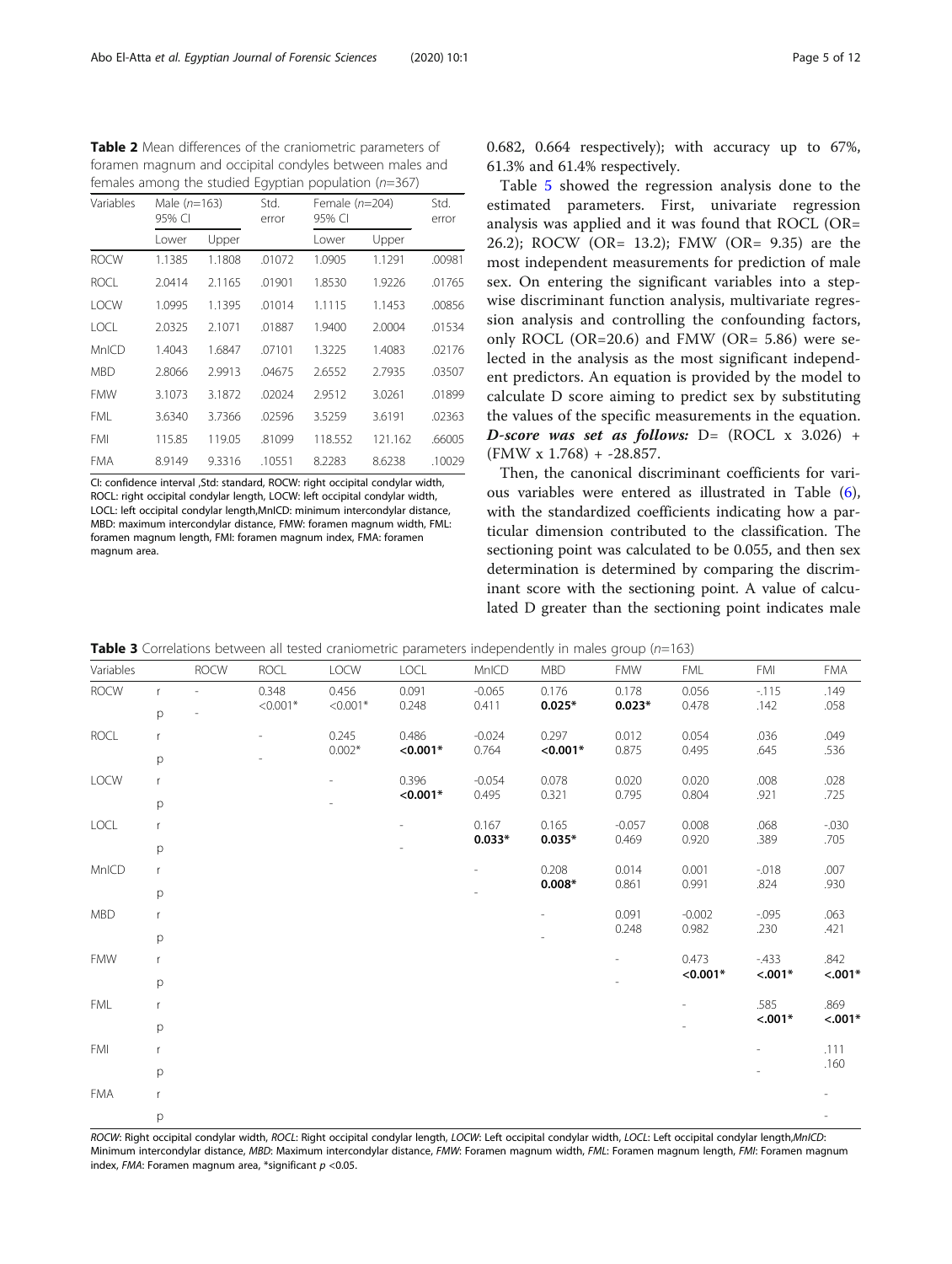<span id="page-5-0"></span>

| Table 4 Correlations between all tested craniometric parameters independently in females group (n=204) |  |  |  |  |
|--------------------------------------------------------------------------------------------------------|--|--|--|--|
|--------------------------------------------------------------------------------------------------------|--|--|--|--|

| Variables   |              | <b>ROCW</b> | <b>ROCL</b>         | <b>LOCW</b>         | <b>LOCL</b>              | MnICD             | <b>MBD</b>               | <b>FMW</b>          | <b>FML</b>        | FMI                  | <b>FMA</b>      |
|-------------|--------------|-------------|---------------------|---------------------|--------------------------|-------------------|--------------------------|---------------------|-------------------|----------------------|-----------------|
| <b>ROCW</b> | $\mathsf{r}$ |             | 0.417<br>$< 0.001*$ | 0.528<br>$< 0.001*$ | 0.246<br>$< 0.001*$      | $-0.015$<br>0.835 | 0.191<br>$0.006*$        | 0.356<br>$< 0.001*$ | 0.038<br>0.589    | $-367$<br>$< 0.001*$ | .208<br>$.003*$ |
|             | p            |             |                     |                     |                          |                   |                          |                     |                   |                      |                 |
| <b>ROCL</b> | $\mathsf{r}$ |             |                     | 0.062<br>0.381      | 0.499<br>$< 0.001*$      | 0.200<br>$0.004*$ | 0.359<br>$< 0.001*$      | 0.219<br>$0.002*$   | $-0.031$<br>0.664 | $-287$<br>$< 0.001*$ | .086<br>.223    |
|             | p            |             |                     |                     |                          |                   |                          |                     |                   |                      |                 |
| <b>LOCW</b> | r            |             |                     |                     | 0.391                    | $-0.144$          | $-0.008$                 | 0.150               | $-0.051$          | $-224$               | .053            |
|             | p            |             |                     |                     | $< 0.001*$               | $0.039*$          | 0.914                    | $0.033*$            | 0.475             | $.001*$              | .450            |
| <b>LOCL</b> | $\mathsf{r}$ |             |                     |                     | $\overline{\phantom{a}}$ | 0.174             | 0.241                    | 0.092               | $-0.134$          | $-254$               | $-0.033$        |
|             | p            |             |                     |                     |                          | $0.013*$          | $0.001*$                 | 0.195               | 0.058             | $< 0.001*$           | .637            |
| MnICD       | $\mathsf{r}$ |             |                     |                     |                          |                   | 0.539                    | 0.128               | $-0.010$          | $-147$               | .056            |
|             | p            |             |                     |                     |                          |                   | $< 0.001*$               | 0.069               | 0.885             | $.037*$              | .425            |
| <b>MBD</b>  | $\mathsf{r}$ |             |                     |                     |                          |                   | $\overline{\phantom{a}}$ | 0.145               | $-0.069$          | $-237$               | .029            |
|             | p            |             |                     |                     |                          |                   |                          | $0.039*$            | 0.329             | $.001*$              | .681            |
| <b>FMW</b>  | $\mathsf{r}$ |             |                     |                     |                          |                   |                          |                     | 0.629             | $-378$               | .899            |
|             | p            |             |                     |                     |                          |                   |                          |                     | $< 0.001*$        | $< 0.001*$           | $< 0.001*$      |
| <b>FML</b>  | r            |             |                     |                     |                          |                   |                          |                     |                   | .480                 | .903            |
|             | p            |             |                     |                     |                          |                   |                          |                     |                   | $< 0.001*$           | $< 0.001*$      |
| FMI         | $\mathsf{r}$ |             |                     |                     |                          |                   |                          |                     |                   |                      | .061            |
|             | p            |             |                     |                     |                          |                   |                          |                     |                   |                      | .389            |
| <b>FMA</b>  | $\mathsf{r}$ |             |                     |                     |                          |                   |                          |                     |                   |                      |                 |
|             | $\mathsf{p}$ |             |                     |                     |                          |                   |                          |                     |                   |                      |                 |

ROCW: Right occipital condylar width, ROCL: Right occipital condylar length, LOCW: Left occipital condylar width, LOCL: Left occipital condylar length, MnICD: Minimum intercondylar distance, MBD: Maximum intercondylar distance, FMW: Foramen magnum width, FML: Foramen magnum length, FMI: Foramen magnum index, FMA: Foramen magnum area, \*significant  $p < 0.05$ .

sex, while a value less than the sectioning point indicates female sex. The more extreme the calculated D value from the sectioning point, the higher the probability that the predicted sex is correct. The percentages of correct sex identification by original classification and cross validation were 70.9% and 69% respectively.

#### **Discussion**

In medicolegal practice, sex determination is considered the foremost step in identification process solving many of its problems; hence paving the way to determine other parameters such as age and race (Ramamoorthy et al., [2016](#page-11-0)). Challenges of sex identification may rise

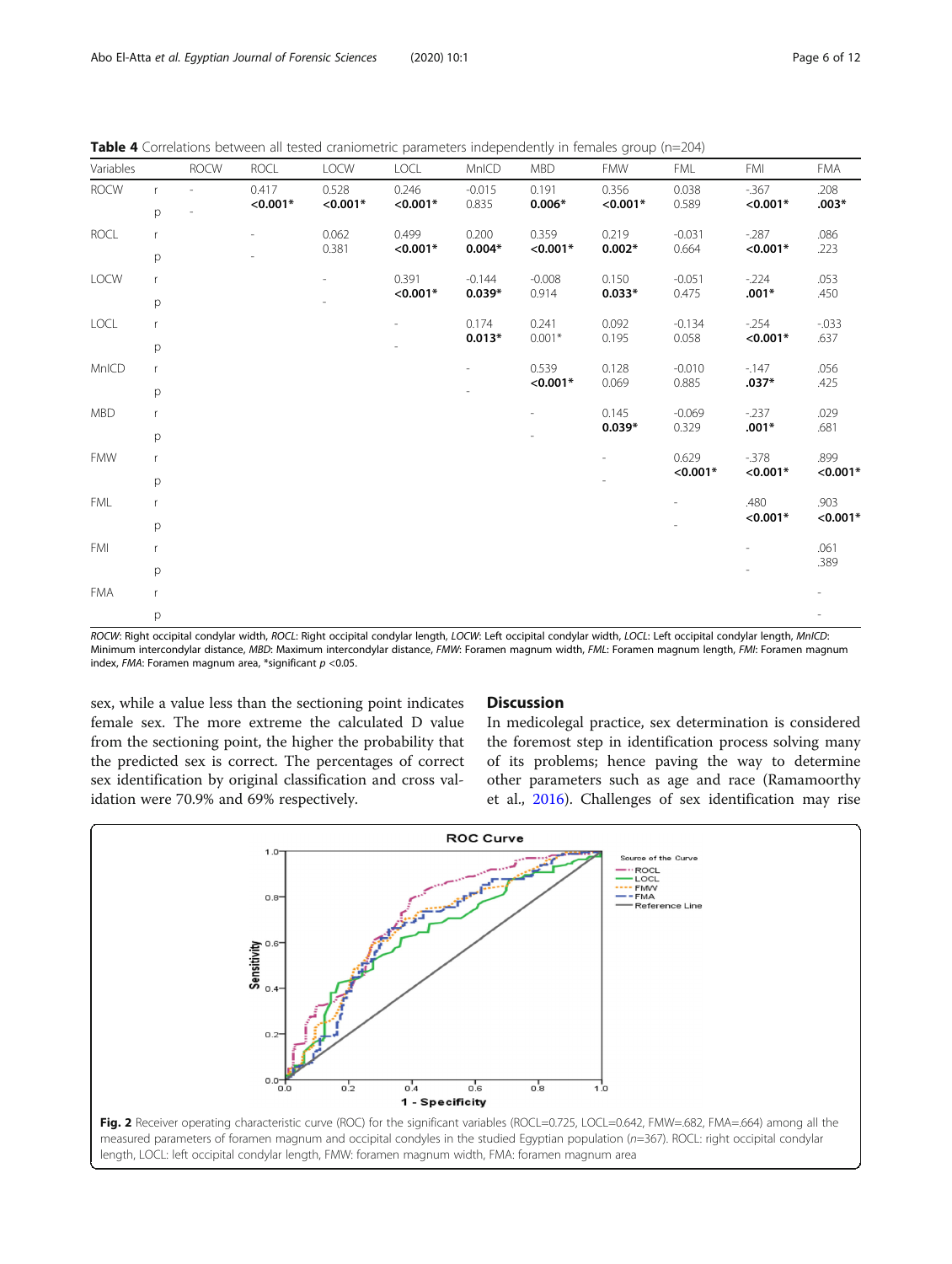<span id="page-6-0"></span>

| Table 5 Logistic regression function analysis of independent predictors for males among the studied Egyptian population (n=367) |  |  |  |  |
|---------------------------------------------------------------------------------------------------------------------------------|--|--|--|--|
|---------------------------------------------------------------------------------------------------------------------------------|--|--|--|--|

|                        |          | Univariate regression analysis |             |                   |          | Multivariate regression analysis |                    |
|------------------------|----------|--------------------------------|-------------|-------------------|----------|----------------------------------|--------------------|
| Independent predictors | Constant | β                              | $P$ - value | OR (95%CI)        | β        | $P$ - value                      | AOR (95%CI)        |
| <b>ROCW</b>            | $-3.151$ | 2.580                          | $0.001*$    | 13.2 (2.9-61)     | $-0.347$ | 0.721                            | $0.71(0.1-4.7)$    |
| <b>ROCL</b>            | $-6.681$ | 3.268                          | $< 0.001*$  | 26.2 (9.7-71)     | 3.026    | $< 0.001*$                       | 20.6 (5.6-75)      |
| <b>LOCL</b>            | $-4.188$ | 1.961                          | $< 0.001*$  | $7.1(2.7-18)$     | 0.182    | 0.755                            | $1.2(0.38-3.7)$    |
| MnICD                  | $-1.462$ | .866                           | $0.011*$    | $2.38(1.2 - 4.6)$ | 0460     | 0.176                            | 1.58 (0.81-3.1)    |
| <b>MBD</b>             | $-1.886$ | .593                           | $0.004*$    | $1.81(1.2-2.7)$   | $-0.072$ | 0.785                            | $0.93(0.56-1.5)$   |
| <b>FMW</b>             | $-7.064$ | 2.236                          | $< 0.001*$  | $9.35(4-21.8)$    | 1.768    | $0.002*$                         | 5.86 (1.9-17.9)    |
| <b>FML</b>             | $-3.817$ | .994                           | $0.002*$    | $2.7(1.4-5.1)$    | 0.285    | 0.522                            | 1.33 (0.5-3.2)     |
| <b>FMI</b>             | 2.835    | $-0.026$                       | $0.022*$    | .975 (0.95-0.99)  | $-0.059$ | .716                             | .943 (0.69-1.29)   |
| <b>FMA</b>             | $-3.399$ | .364                           | $< 0.001*$  | $1.4(1.2-1.7)$    | $-2.530$ | .098                             | $0.08(0.004-1.59)$ |

ROCW: Right occipital condylar width, ROCL: Right occipital condylar length, LOCL: Left occipital condylar length,MnICD: Minimum intercondylar distance, MBD: Maximum intercondylar distance, FMW: Foramen magnum width, FMI: Foramen magnum index, FML: Foramen magnum length, FMA: Foramen magnum area, Constant: -28.857, OR: Odds ratio, AOR: Adjusted odds ratio, CI: Confidence interval, \*significant  $p$  <0.05.

especially in high energy mass disasters where only small pieces of human skeleton are the only clue for diagnosis (Tellioglu et al., [2018](#page-11-0)). Skull morphometric models specifically the basicranium and the area around foramen magnum were evaluated for their accuracies in sexing an unknown skeleton owing to its nature of being composed largely of indestructible hard tissue, the robusticity of the occipital bone and its protective anatomical position (Vidisha et al., [2019](#page-11-0); Seifert et al., [2017](#page-11-0)). It

provides a helpful tool for sex differentiation that could be used prior to performing destructive forms of testing studies like DNA analysis; or when such testing is not possible due to degradation as in cases of extensive heatdamage (Akay et al., [2017](#page-10-0); Kanchan et al., [2013](#page-10-0)).

To the best of our knowledge, scarce studies were conducted to evaluate dimorphic characteristics of FM, with only a few parameters taken into consideration. Thus, in the present study, a new set of

Table 6 Canonical discriminate coefficients, percentages of correct group membership and cross validation of craniometric measurements of the studied Egyptian population  $(n=367)$ 

| Variables                  | Coefficient   |                              | Fisher's linear DF Fisher's linear DF Group centroid Group centroid Corrected prediction |      |        | rates (%) |             |      |      | Corrected prediction<br>rates after cross $-$<br>validation (%) |      |
|----------------------------|---------------|------------------------------|------------------------------------------------------------------------------------------|------|--------|-----------|-------------|------|------|-----------------------------------------------------------------|------|
|                            |               | Male                         | Female                                                                                   | Male | Female |           | Male Female | Mean |      | Male Female                                                     | Mear |
| Univaraite analysis        |               |                              |                                                                                          |      |        |           |             |      |      |                                                                 |      |
| ROCW constant 7.265 -8.222 |               | 61.173 -36.144               | 58.586 -33.209                                                                           | .198 | $-158$ | 54.0      | 64.7        | 59.9 | 54.0 | 64.7                                                            | 59.9 |
| ROCL constant              | 4.060 -8.004  | 34.255-36.293                | 31.085 - 30.007                                                                          | .434 | $-347$ | 63.2      | 69.1        | 66.5 | 63.2 | 69.1                                                            | 66.5 |
| LOCL constant              | 4.401 -8.867  | 40.100 - 42.194              | 38.175 - 38.304                                                                          | .243 | $-194$ | 62.0      | 63.7        | 62.9 | 62.0 | 63.7                                                            | 62.9 |
| MnICD c                    | 1.554 - 2.246 | 3.728 - 3.572                | 3.299 - 2.948                                                                            | .154 | $-122$ | 48.1      | 64.2        | 57.1 | 48.1 | 64.2                                                            | 57.1 |
| MBD constant               | 1.845 - 5.169 | 9.862 - 14.973               | 9.279 - 13.335                                                                           | .176 | $-140$ | 52.8      | 64.7        | 59.4 | 52.8 | 64.7                                                            | 59.4 |
| FMW constant               |               | 3.778 -11.554 44.880 -71.271 | 42.647 -64.422                                                                           | .327 | $-264$ | 60.7      | 67.8        | 64.7 | 60.7 | 67.8                                                            | 64.7 |
| FML constant               |               | 2.995 -10.846 33.026 -61.500 | 32.040 - 57.926                                                                          | .182 | $-147$ | 57.1      | 61.4        | 59.5 | 57.1 | 61.4                                                            | 59.5 |
| Multivariate analysis      |               |                              |                                                                                          |      |        |           |             |      |      |                                                                 |      |
| <b>ROCW</b>                | .141          | 9.232                        | 8.218                                                                                    | .550 | $-441$ | 59.3      | 80.2        | 70.9 | 58.0 | 77.7                                                            | 69   |
| <b>ROCL</b>                | .609          | 12.847                       | 10.404                                                                                   |      |        |           |             |      |      |                                                                 |      |
| <b>LOCL</b>                | .222          | 21.325                       | 20.360                                                                                   |      |        |           |             |      |      |                                                                 |      |
| MnICD                      | .194          | 1.762                        | 1.465                                                                                    |      |        |           |             |      |      |                                                                 |      |
| <b>MBD</b>                 | $-0.038$      | 4.196                        | 4.265                                                                                    |      |        |           |             |      |      |                                                                 |      |
| <b>FMW</b>                 | .463          | 20.654                       | 18.921                                                                                   |      |        |           |             |      |      |                                                                 |      |
| <b>FML</b>                 | .080          | 25.405                       | 25.167                                                                                   |      |        |           |             |      |      |                                                                 |      |
| Constant                   | $-11.393$     | $-153.655$                   | $-142.099$                                                                               |      |        |           |             |      |      |                                                                 |      |

DF: Discriminate function, ROCW: Right occipital condylar width, ROCL: Right occipital condylar length, LOCL: Left occipital condylar length, MnICD: Minimum intercondylar distance, MBD: Maximum intercondylar distance, FMW: Foramen magnum width, FML: Foramen magnum length.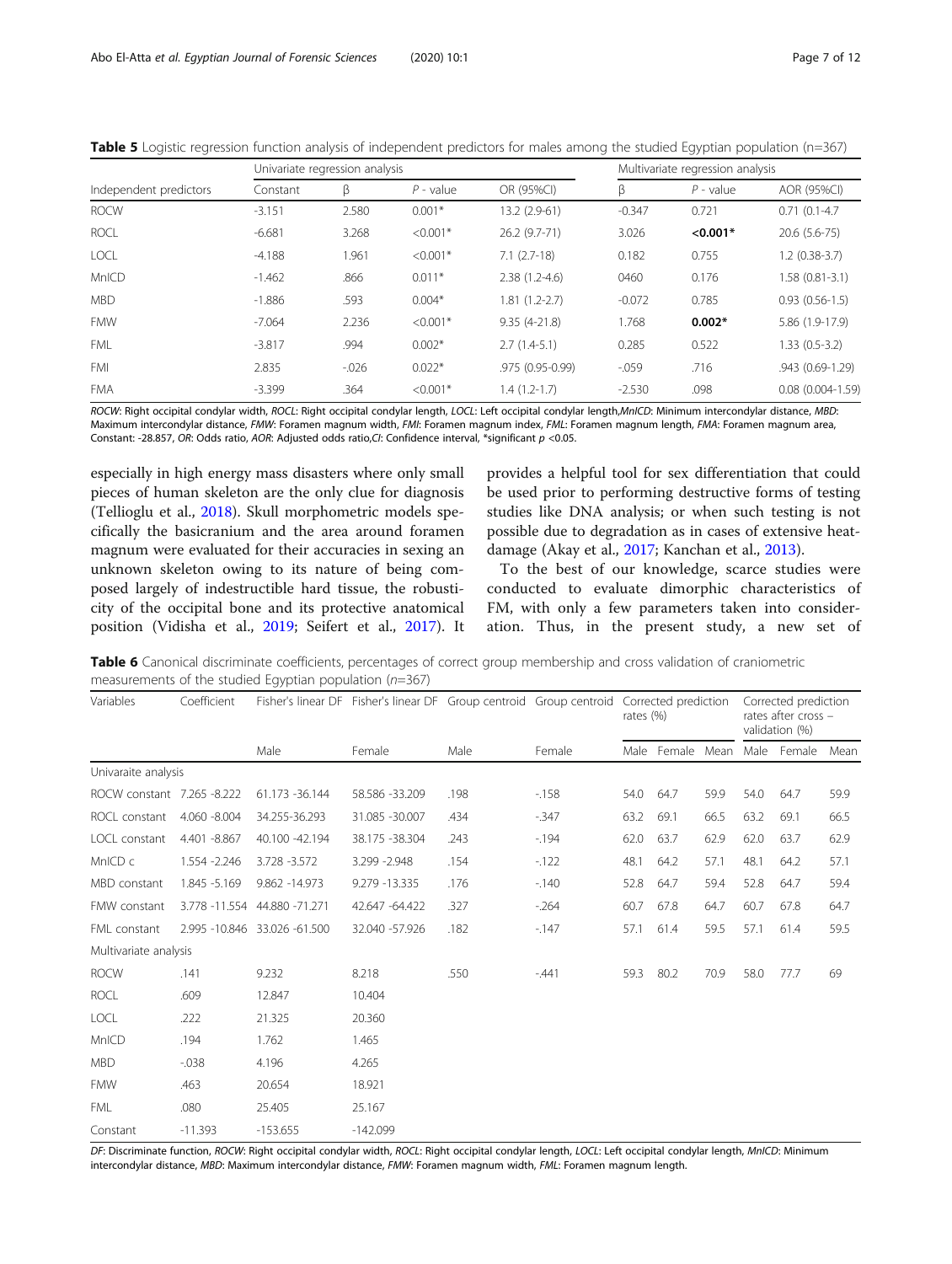discriminant measurements of FM and occipital condyles that must be robust against partially broken skulls, were assessed using CT scans of skulls of adult population using discriminant function analysis to determine the best dimorphic variables.

Since the characteristics of skeletal development in childhood and adolescence state that the length of FM attains its adult dimensions by the  $5<sup>th</sup>$  year of life, whereas the growth in breadth continues until the end of the first decade, with no statistically significant changes in dimensions of skull throughout life (Toneva et al., [2018\)](#page-11-0), thus age categorization was considered neither necessary nor beneficial for the development of sex determination models. In the present study, a sample of 367 adult subjects (204 females and 163 males) was investigated regarding ten FM and occipital condyles dimensions and age was not considered as a target in the study design.

All the studied parameters showed significant differences between males and females  $(p<0.05)$  except LOCW; as well, male values were higher than females in all parameters. Comparing these results with those recorded by Abdel-Karim et al. ([2015\)](#page-10-0), nearly similar findings were observed as shown in Table 7 apart from the measurements of occipital condyles length, maximum distance and FM width and length which were slightly higher than those recorded in our work. These differences may be due to smaller sample size and the different statistical methods used for the analysis.

In accordance with the present results, it was previously declared that there were significant differences between males and females regarding FM dimensions with higher male values compared to females (Vidisha et al., [2019](#page-11-0)). In Table [8,](#page-8-0) the means of FM and occipital condyles measurements obtained in our work are shown in comparison with those published in other international CT imaging studies. As seen, the measurements of the studied population are not similar to their peers in other researches. The length of occipital condyles and MBD in our sample are smaller than Sudanese, Saudi Arabian, Indian populations in both males and females. Meanwhile, the width of occipital condyles in males and females are larger than Sudanese and smaller than Indians. In addition, MnICD is larger than Sudanese and Indian individuals. Concerning FM measurements, its width in the studied sample is nearly equal to Turkish, Sudanese and Saudi Arabians and larger than Iraqi and Indian populations in males, while in females, it is larger than Iraqi and Indians and smaller than Sudanese and Saudi Arabians. For the length of FM in males, it is larger than Iraqi and Indian populations and smaller than Turkish, Sudanese and Saudi Arabian people; and in females it is larger than Turkish, Iraqi and Indian and smaller than Sudanese and Saudi Arabians. Such variation could be due to ethnic differences of the tested populations; various methodological and statistical analytical tools used; differences between the anatomic and radiographic techniques used, as well as sample size in each study.

With respect to mean values of MBD and MnICD in the present study, it was found that males have higher MBD than those recorded by Abdel-Karim et al. [\(2015](#page-10-0)) while females had lower values, meanwhile both measurements were significantly lower when compared to those reported in other studies (Table [8\)](#page-8-0). Concerning the mean values of FMI, a significant difference was observed between males and females in the present work, a finding that differs from Vidisha et al. [\(2019](#page-11-0)) who claimed the absence of significant difference in FMI between males and females among Indian population.

Interestingly, significant correlations were demonstrated in our research between LOCL/ROCL, LOCW/ ROCW, MBD/MnICD, FML/FMW, FML/FMI, FML/ FMA, FMW/FMI and FMW/FMA among both sexes, as well MBD/FMW in females, indicating a homogenous growth of males and females in our population. The

Table 7 Comparative results between the present work and Abdel-Karim et al. study

| Variables (cm.)                 | Present study   |               |                  |               | Abdel-Karim et al. [2015] |             |                 |             |
|---------------------------------|-----------------|---------------|------------------|---------------|---------------------------|-------------|-----------------|-------------|
|                                 | Male $(n=163)$  |               | Female $(n=204)$ |               | Male $(n=46)$             |             | Female $(n=24)$ |             |
|                                 | Mean $\pm$ SD   | Min-Max       | Mean $\pm$ SD    | Min-Max       | Mean $\pm$ SD             | Min-Max     | Mean $\pm$ SD   | Min-Max     |
| Right occipital condylar width  | $1.16 \pm 0.13$ | $0.84 - 1.48$ | $1.11 \pm 0.14$  | $0.80 - 1.49$ | $1.22 + 1.11$             | $0.9 - 1.5$ | $1.11 + .111$   | $1.0 - 1.3$ |
| Left occipital condylar width   | $1.12 \pm 0.13$ | $0.77 - 1.41$ | $1.13 \pm 0.12$  | $0.73 - 1.43$ | $1.2 + .121$              | $0.9 - 1.5$ | 1.08+.119       | $0.9 - 1.3$ |
| Right occipital condylar length | $2.08 \pm 0.24$ | 1.53-2.88     | 1.89±0.25        | 1.25-3.07     | $2.69 + .2411$            | $2.1 - 3.2$ | $2.4 + .133$    | $2 - 3$     |
| Left occipital condylar length  | $2.07 \pm 0.24$ | 1.09-2.64     | $1.97 \pm 0.22$  | 1.36-2.52     | $2.71 + 0.256$            | $2.1 - 3.2$ | $2.37 + 144$    | $2.1 - 2.7$ |
| Maximum intercondylar distance  | 2.89±0.59       | 1.34-5.35     | $2.72 \pm 0.49$  | 1.82-4.77     | $3.16 + .327$             | $2.6 - 4.0$ | $3.04 + .210$   | $2.6 - 3.5$ |
| Minimum intercondylar distance  | $1.54 \pm 0.90$ | $0.76 - 9.11$ | $1.37 + 0.31$    | $0.70 - 2.23$ | $.722 + .133$             | $0.4 - 1.0$ | $.68 + .087$    | $0.5 - 0.8$ |
| Foramen magnum width            | $3.15 \pm 0.26$ | 2.25-3.85     | $2.99 \pm 0.27$  | 2.45-3.85     | $3.4 + .343$              | $2.5 - 4.4$ | $3.14 + .208$   | $2.8 - 3.5$ |
| Foramen magnum length           | $3.68 \pm 0.33$ | 2.55-5.19     | $3.57 \pm 0.33$  | 2.82-4.69     | $4.22 + .378$             | $3.4 - 5.1$ | $3.88 + .352$   | $3.3 - 4.5$ |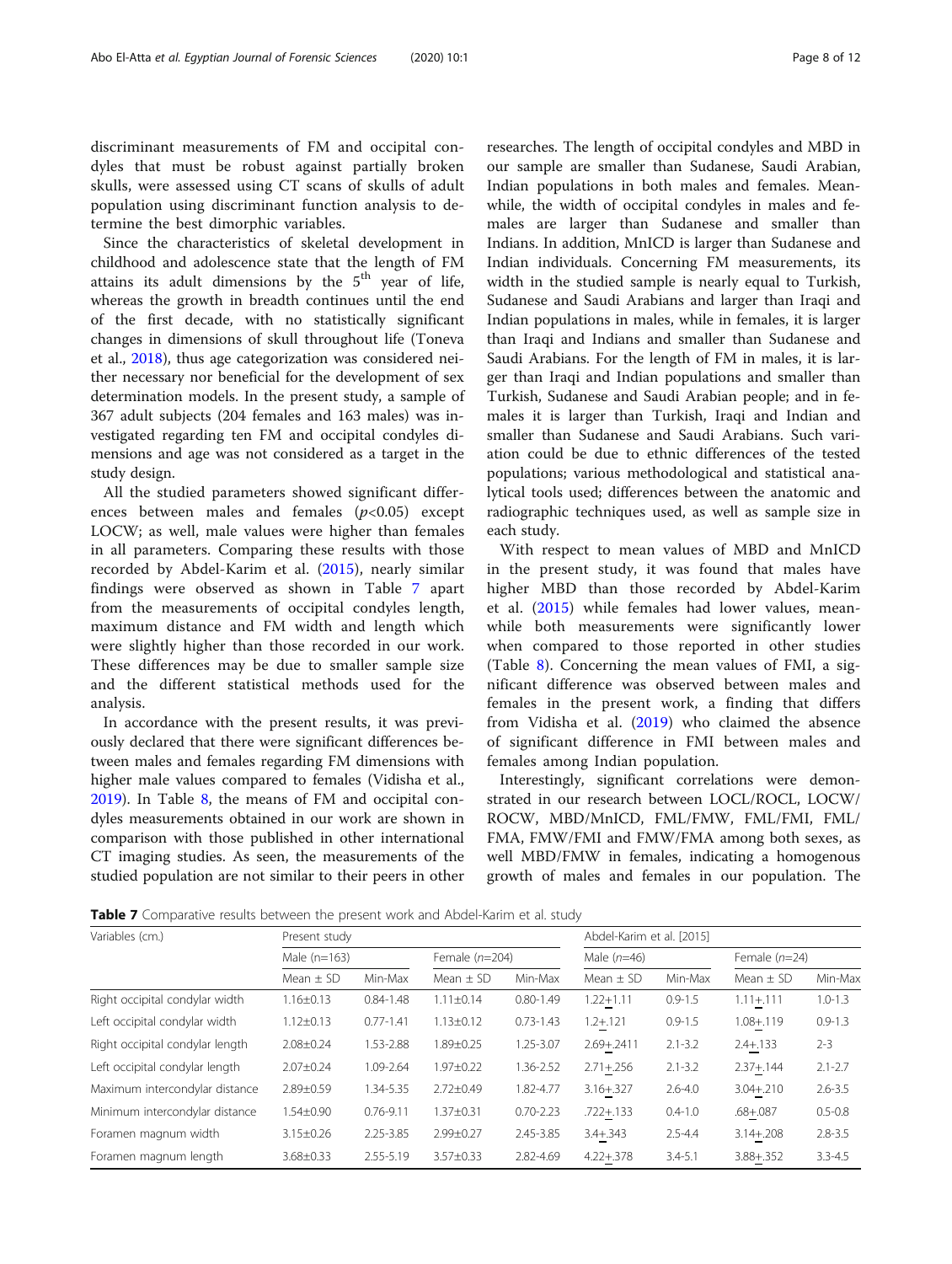<span id="page-8-0"></span>

|                   |                               |                                                                                                                       |                    |                     |                               |                         |                         |                    |                                | Table 8 Comparative results between the present study and the previous international studies using CT imaging techniques                                                                                                                                                                                                                           |                             |                                 |                                     |                    |                              |                  |
|-------------------|-------------------------------|-----------------------------------------------------------------------------------------------------------------------|--------------------|---------------------|-------------------------------|-------------------------|-------------------------|--------------------|--------------------------------|----------------------------------------------------------------------------------------------------------------------------------------------------------------------------------------------------------------------------------------------------------------------------------------------------------------------------------------------------|-----------------------------|---------------------------------|-------------------------------------|--------------------|------------------------------|------------------|
| Variables<br>(mm) | Present study                 |                                                                                                                       | Turkey             | Murshed et al. 2003 | Sudan                         | El-Barrany et al. 2016  | pel                     | Uthman et al. 2012 | Tambawala et al. 2016<br>India |                                                                                                                                                                                                                                                                                                                                                    | Gobbur et al. 2013<br>India |                                 | Madadin et al. 2017<br>Saudi Arabia |                    | Vidisha et al. 2019<br>India |                  |
| Mean ±<br>SD      | Male                          | Female                                                                                                                | Male               | Female              | Male                          | Female                  | Male                    | Female             | Male                           | Female                                                                                                                                                                                                                                                                                                                                             | Male                        | Female                          | Male                                | Female             | Male                         | Female           |
| <b>ROCW</b>       | $11.6 \pm 1.3$                | $11.1 \pm 1.4$                                                                                                        |                    |                     | 11.39±<br>$\overline{51}$     | $10.62 +$<br>$\ddot{3}$ |                         |                    |                                |                                                                                                                                                                                                                                                                                                                                                    | $+$<br>12.62<br>.53         | 12.19 <sup>±</sup><br>147       | $\frac{10.58}{1.08}$                | 10.2713            |                              |                  |
| LOCW              | $11.2 \pm 1.3$ $11.3 \pm 1.2$ |                                                                                                                       |                    |                     | $11.33 \pm$<br>$\overline{1}$ | $10.38 +$<br>$\ddot{3}$ |                         |                    |                                |                                                                                                                                                                                                                                                                                                                                                    | $12.9 \pm 1.34$             | $12.33 \pm$<br>$\overline{174}$ | 10.72<br>$\frac{16}{11}$            | 10.48 1.3          |                              |                  |
| <b>ROCL</b>       |                               | 208±2.4 18.9±2.5                                                                                                      |                    |                     | $\pm$<br>25.52<br>2.68        | $21.41 \pm$<br>2.05     |                         |                    |                                |                                                                                                                                                                                                                                                                                                                                                    | $23.86 \pm$<br>2.03         | $22.14 \pm 2.30$                | 21.1 1.55                           | 19.94 1.81         |                              |                  |
| LOCL              | $20.7 + 2.4$                  | $19.7 + 2.2$                                                                                                          |                    |                     | $25.4 \pm$<br>3.04            | $21.5 + 2.19$           |                         |                    |                                |                                                                                                                                                                                                                                                                                                                                                    | 24.24±<br><b>1.55</b>       | $22.19 \pm$<br>2.73             | 21.11                               | 20.05 1.82         |                              |                  |
| QBM               | 28.9±5.9                      | $27.2 + 4.9$                                                                                                          |                    |                     | 48.9±<br>4.73                 | 46.89±<br>4.02          |                         |                    |                                |                                                                                                                                                                                                                                                                                                                                                    | 45± 4.69                    | 43.43±<br>3.54                  | 43.67<br>2.93                       | 43.45 3.77         |                              |                  |
| MnICD             | $15.4 \pm 3.9$ $13.7 \pm 3.1$ |                                                                                                                       |                    |                     | 10.49±<br>2.63                | $9.62 \pm$<br>2.15      |                         |                    |                                |                                                                                                                                                                                                                                                                                                                                                    | $8.24 \pm 2.23$             | $7.33 \pm 2.03$                 |                                     |                    |                              |                  |
| FMW               | 31.5 ± 2.6                    | 29.9±2.7                                                                                                              | $31.6 \pm$<br>2.99 | $29.3 + 219$        | 42.6<br>31.57                 | $30.33 \pm$<br>2.5      | $29.5 \pm$<br>2.5       | $27.3 \pm 2.2$     | $30.80 + 2.51$                 | 29.16±2.53                                                                                                                                                                                                                                                                                                                                         | $31.67 +$<br>3.51           | 29.76±<br>2.88                  | 31.65±<br>2.25                      | $30.6 \pm$<br>2.47 | 30.65±<br>1.79               | 28.7 ±<br>1.91   |
| FML               | $36.8 + 3.3$                  | $35.7 + 3.3$                                                                                                          | $37.2 \pm$<br>3.43 | $34.6 \pm 3.16$     | $\pm$<br>38.54<br>3.22        | $+$<br>37.05<br>2.99    | 34.9 ±2                 | $32.9 + 2$         | $36.22 \pm 2.33$               | 34.46± 2.38                                                                                                                                                                                                                                                                                                                                        | $34.86 \pm$<br>2.52         | $33.57 \pm$<br>3.16             | $37.21 \pm 2.15$                    | $36.0 \pm 2.65$    | $\pm$<br>34.84<br>1.83       | $32.96 \pm 2.21$ |
| FM*               | 117.45±<br>10.35              | 119.85±<br>9.38                                                                                                       |                    |                     |                               |                         |                         |                    |                                |                                                                                                                                                                                                                                                                                                                                                    | 90.95±.09                   | 88.98±.08                       | $85.22 \pm$<br>635                  | 84.96±<br>639      | $88.17 \pm$<br>6.33          | 88.09±<br>5.79   |
| $FMA^*$           | $9.12 \pm 1.34$               | 8.43±<br>$\overline{4}$                                                                                               |                    |                     |                               |                         | 765.2±<br>$\frac{8}{2}$ | 670.2±<br>93.7     | $877.883 \pm$<br>108.782       | 797.893±<br>105.526                                                                                                                                                                                                                                                                                                                                | 873.73±<br>139.09           | 792.51±<br>132.52               | 925.84±<br>982                      | 869.8 ±<br>122.75  | 839.6 ±<br>69.79             | 752.12±<br>88.31 |
| Accuracy          | 69%                           |                                                                                                                       |                    |                     | 83%                           |                         | 69.3%                   |                    | 66.4%                          |                                                                                                                                                                                                                                                                                                                                                    | 71%                         |                                 | 60%                                 |                    | 90.9%                        |                  |
|                   |                               | MnICD: minimum intercondylar distance, FMW: foramen magnum<br>N.B. Missing parameters are not studied by the authors. |                    |                     |                               |                         |                         |                    |                                | width, FML: foramen magnum length, FMI: foramen magnum index, FMA: foramen magnum area, * calculated in centimeters in the present study.<br>SD: standard deviation, ROOW: right occipital condylar width, LOOW: left occipital condylar width, ROCL: right occipital condylar left occipital condylar length,MBD: maximum intercondylar distance, |                             |                                 |                                     |                    |                              |                  |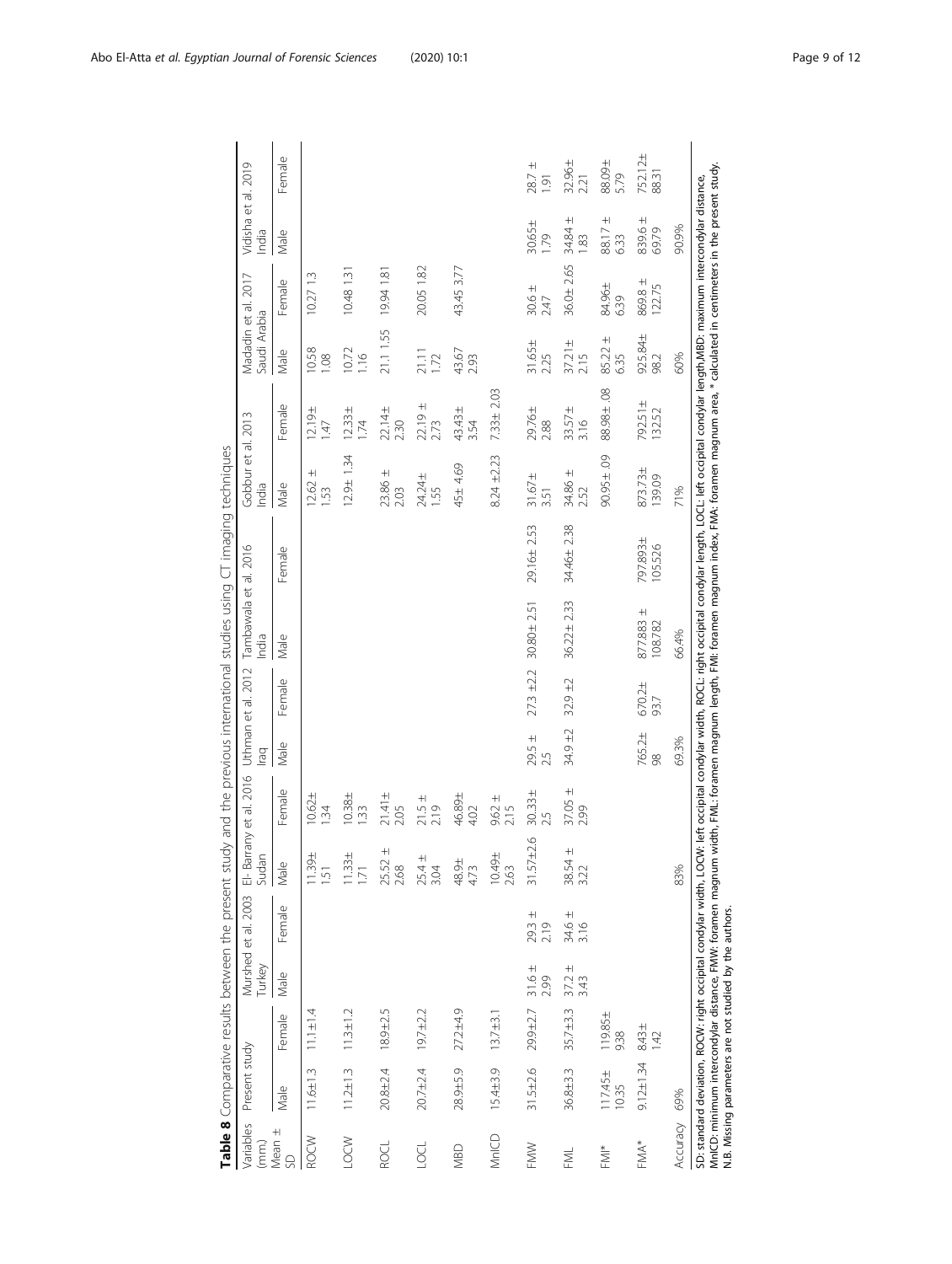strongest correlations were noticed between FMW/FMA and FML/FMA in both sexes. Meanwhile, the weakest were those MnICD/MBD in males and MBD/FMW in females. These findings go in accordance with the previous studies conducted by Murshed et al. ([2003\)](#page-10-0); Uthman et al. [\(2012](#page-11-0)) and El- Barrany et al. [\(2016\)](#page-10-0).

For more analysis of the studied parameters, we apply ROC curve for ROCL, FMW and FMA which are found to be the highest variables predicting sex in the studied adult population (AUC=0.725, 0.682, 0.664 respectively). This finding differs from that noted by previous studies. For instance, Raghavendra-Babu et al. [\(2012](#page-11-0)) investigated 90 dry Indian skulls and found that the anteroposterior diameter is the most reliable variable for sex estimation followed by the area of FM, while transverse diameter showed the least predictability in sex determination. Meanwhile, Toneva et al. ([2018\)](#page-11-0) found that FMW achieved the highest prediction potential attaining 75% predictability to diagnose sex in their study conducted on 140 Bulgarian adults using CT imaging. Indeed, different ethnicity and varied sample sizes account for these differences.

By performing logistic regression function analysis of independent predictors among the studied population, ROCL and FMW proved to be highly significant discriminating variables to predict sex with OR = 20.6 and 5.86 respectively. That finding is in partial agreement with Abdel-Karim et al. [\(2015\)](#page-10-0), who stated that the two significant measurements for sex determination in their study were LLC and WFM using binary logistic regression (BLR).

On the other hand, these findings contradict previous studies, for example, Uysal et al. [\(2005\)](#page-11-0) and El-Barrany et al. ([2016](#page-10-0)) stated that LRC, MnID and WFM emerged as the most significant parameters for the determination of sex in Sudanese population. Additionally, Gobbur et al. [\(2013\)](#page-10-0) found that the left occipital condylar length and the maximum medial intercondylar distance are the best discriminators for sex. While, Edwards et al. ([2013](#page-10-0)) found that the FM length and width are the best predictors of sex. Furthermore, Madadin et al. [\(2017\)](#page-10-0) demonstrated that LROC was found to be the best individual parameter in discriminating sex with an accuracy up to 65.5% followed by LLOC and WFM (both having an accuracy of 65%).

Tellioglu et al. [\(2018\)](#page-11-0) observed that the AP diameter was the most reliable variable using univariate discriminant function test (69% discriminating rate) and when a multivariate discriminant function analysis was performed, this variable was able to detect 64% of women and 70% of men. Meanwhile, Toneva et al. [\(2018](#page-11-0)) reported that multivariate functions achieved higher accuracy rates by adding all FM measurements to a

discriminant model providing an overall accuracy of almost 82% in modern Iraq population, explaining that by a high collinearity which is confirmed by the strong correlations between the FM measurements.

Despite that most of the previous literatures denied the ability of having a conclusion of sexing accuracy of FM, meanwhile, other substantial studies contradict this view (Kamath et al., [2015](#page-10-0)). This impresses to develop population specific set of morphometric measures that may help as aiding tool in sexual identification especially in cases of mass disasters and having fragmentary pieces of bones as the only clue to solve the forensic problems of identification (Toneva et al., [2018](#page-11-0)).

In the present study, the accuracy of predicting the sex of the studied population was 59.3% for males and 80.2 % for females with mean value of 70.9% for both. There was a fall in the percentage of accuracy on applying the cross validation method to the results of multivariate analysis to be 58% for males and 77.7% for females, with overall average of 69% for both, that yield the most reliable classification percentages owing to the distribution cross-checks of subjects allocated to the groups to ensure their validity. Comparing the results of the present work with those published by Abdel-Karim et al. ([2015](#page-10-0)), they declared that according to BLR, the probability of the case to be a male or a female could be detected with an overall accuracy of 90.0% (91.3% and 87.5% in males and females respectively). This difference in the value of accuracy rates may be due to their small sample size or different analytical statistics used. Several studies demonstrated variability of identification accuracy rates between different studied populations, as illustrated in Table [8.](#page-8-0)

The strength points for the present study include the following: (1) as declared by Ramamoorthy et al. [\(2016](#page-11-0)), the more the number of variables used to determine sex by discriminant function analysis, the more the percentage of correct sex classification; we investigate the ten most reliable sexually dimorphic parameters of FM and occipital condyles, (2) The relatively large sample size compared to the previously conducted studies, (3) Since it is clear that discriminatory functional and logistic regression analysis are known as objective techniques that select least number of traits and maximum discriminatory effectiveness (Ekizoglu et al., [2016](#page-10-0)), for estimation of sexual dimorphism from skull morphometric measurements, this study applied this technique to get a reliable outcome. Despite that Seifert et al. ([2017\)](#page-11-0) mentioned that CT scan has its own limitations as regards:(1) similarity of tissue density of ligaments and bones in the region, (2) sample orientation, (3) craniometric landmarks definition and (4) various techniques used for image processing, the present work showed a high degree of agreement when the inter observer reliability was examined.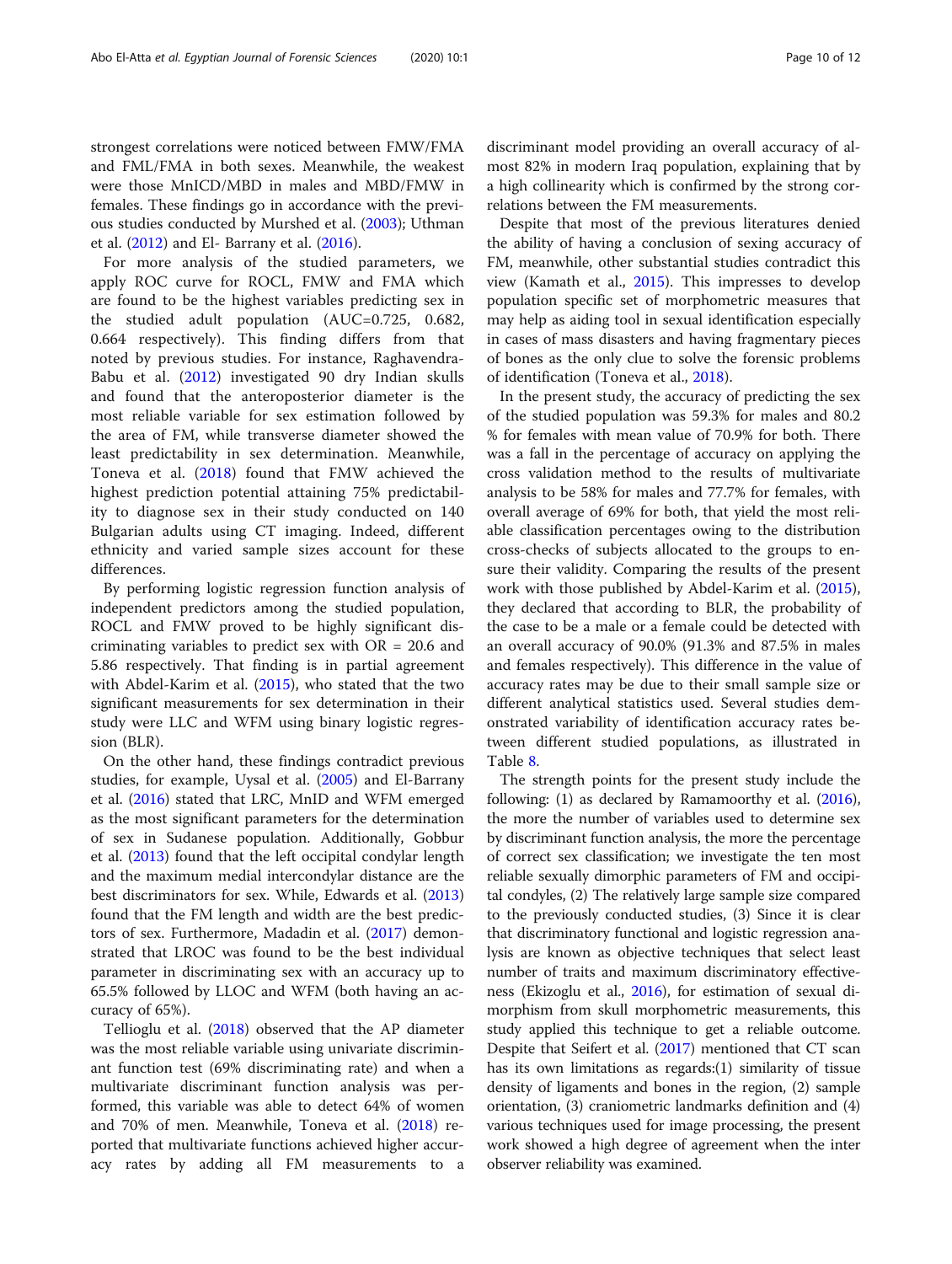# <span id="page-10-0"></span>Conclusion

The present work demonstrated that the following cranial dimensions show significant sexual dimorphism in the studied adult Egyptian population: maximum internal length and width of the foramen magnum (FML, FMW), FM index, FM area, maximum length of the right and left occipital condyles (LROC, LLOC), maximum width of the right occipital condyle (WROC), maximum bicondylar distance (MBD) and minimum intercondylar distance (MnICD). Logistic regression function analysis of independent predictors showed that LROC and FMW are highly significant discriminating variables to predict sex. These findings would be interrogated as reliable indicators in sex determination of unknown skulls. Data should be only used as a corroborative finding in predicting sex in case of fragmented cranial bases and not recommended as sole indicators for sexing complete skulls. More research on wider scale of adult population is warranted to validate such specific discriminatory functions, estimate their classification accuracy and to update them periodically so as to avoid human secular trends among populations.

#### Abbreviations

AUC: Area under the curve; BLR: Binary logistic regression; CT: Computed Tomography; FM: Foramen magnum; FMA: Foramen magnum area; FMI: Foramen magnum index; FML: Foramen magnum length; FMW: Foramen magnum width; LOCL: Left occipital condylar length; LOCW: Left occipital condylar width; MBD: Maximum intercondylar distance; MnICD: Minimum intercondylar distance; ROCL: Right occipital condylar length; ROCW: Right occipital condylar width

#### Acknowledgments

Authors would like to thank Dr. Haytham Abdel Aziz shebl, for his scientific contribution. As well as, many thanks for Mr. Mohamed Ali Baraka and Ms. Hend Hamed Abdel-Rahman for their cooperation and assistance throughout the practical parts of the study.

#### Authors' contributions

1. Dr HMHA contributed in conceptualization; Data collection and analysis; Methodology construction; Supervision; Writing the original draft. 2. Dr RHA contributes in conceptualization; Data revision and analysis; Methodology construction, Writing - review & editing of the original draft and submission of the final manuscript for publication. 3. Dr GE contributed in Data analysis; Investigation; Methodology suggestion; Resources and Software; Visualization and interpretation of data. 4. Dr HMA contributed in Data analysis; Visualization and review of the results and interpretation of data. All authors have reviewed the final draft of the manuscript before submission. All authors read and approved the final manuscript.

#### Funding

All authors disclose that there is no role for funding and no financial influence that could affect the outcome of this work.

#### Availability of data and materials

All authors declare that the data and material published in the manuscript are available at the data registry of the radiology department, Faculty of Medicine, Mansoura University.

#### Ethics approval and consent to participate

The work has been approved by the Institutional Review Board (R/18.03.107). It comprised the analysis of cranial CT images recruited from patients records at the database registery in the Radiology department, Faculty of Medicine, Mansoura University. All participants have given informed consent to do radiological examination for different diagnostic reasons.

#### Consent for publication

All authors declare that the manuscript has been read and approved by all the named authors and that there are no other persons who satisfied the criteria for authorship to be listed. We further confirm that the order of authors listed in the manuscript has been approved by all of us. We understand that the Corresponding Author: Professor Dr/Rania Hamed Abdel-Rahman is the sole contact for the Editorial process (including Editorial Manager and direct communications with the office). She is responsible for the publication process and communication with other authors about progress, submissions of revisions and final approval of proofs.

#### Competing interests

All authors disclose that there are no known conflicts of interest associated with this publication or any kind of relationships with other people or organisations that could inappropriately bias this work.

#### Author details

<sup>1</sup>Department of Forensic Medicine and Clinical Toxicology, Faculty of Medicine, Mansoura University, 101, Gomhouria St, Mansoura, Egypt. 2 Department of Radiodiagnosis, Mansoura University Hospital, Faculty of Medicine, Mansoura University, Mansoura, Egypt. <sup>3</sup>Department of Radiodiagnosis, Students' Hospital, Faculty of Medicine, Mansoura University, Mansoura, Egypt.

#### Received: 2 July 2019 Accepted: 3 October 2019 Published online: 13 January 2020

#### References

- Abdel-Karim RI, Housseini AM, Hashish RK (2015) Adult sex estimation using three dimensional volume rendering multislice computed tomography of the foramen magnum and occipital condyles: a study in Egyptian population. Int J Adv Res 3:1212–1215
- Akay G, Güngör K, Peker İ (2017) Morphometric analysis of the foramen magnum using cone beam computed tomography. Turk J Med Sci. 47:1715–1722. <https://doi.org/10.3906/sag-1607-127>
- Chovalopoulou M-E and Bertsatos A. (2017) Estimating Sex of Modern Greeks Based on the Foramen Magnum Region. Journal of Anthropology, Article ID 9129801, 7 pages. <https://doi.org/10.1155/2017/9129801>
- Edwards K, Viner MD, Schweitzer W, Thali MJ (2013) Sex determination from the foramen magnum. J Forensic Radiol Imaging:186–192
- Ekizoglu O, Hocaoglu E, Inci E, Can IO, Solmaz D, Aksoy S, Buran CF, Sayin I (2016) Assessment of sex in a modern Turkish population using cranial anthropometric parameters. Legal Medicine 21:45–52
- El-Barrany UM, Ghaleb SS, Ibrahim SF, Nouri M, Mohammed AH (2016) Sex Prediction using Foramen Magnum and Occipital Condyles Computed Tomography Measurements in Sudanese Population. Arab J Forensic Sci Forens Med 1(4). <https://doi.org/10.12816/0033135>
- Gobbur AR, Rai SPV, Nagesh KR, Kharoshah MA, Madadin M, Luis NA, Baral P, Arathisenthil SV, Choudhary N (2013) Morphometric evaluation of the foramen magnum: A study on computerized tomographic images of South Indian adults. Int J A J Ins Med Sci 2:65–72
- González-Colmenares G, Sanabria-Medina C, Rojas-Sánchez MP, Leóna K, Malpud A. (2019) Sex estimation from skull base radiographs in a contemporary Colombian population. J Forensic Legal Med. 62:77–81. [https://doi.org/10.](https://doi.org/10.1016/j.jflm.2019.01.006) [1016/j.jflm.2019.01.006](https://doi.org/10.1016/j.jflm.2019.01.006)
- Kamath VG, Asif M, Shetty R, Avadhani R (2015) Binary Logistic Regression Analysis of Foramen Magnum Dimensions for Sex Determination. Anatomy Res Int:1–9. <https://doi.org/10.1155/2015/459428>
- Kanchan T, Gupta A, Krishan K (2013) Craniometric analysis of foramen magnum for estimation of sex. Int Sch Sci Res Innov. 7:252–254
- Madadin M, Menezes RG, Al Saif HS, Abu Alola H, Al Muhanna A, Gullenpet AH, Nagesh KR, Kharoshah MA, Al Dhafery B (2017) Morphometric evaluation of the foramen magnum for sex determination: A study from Saudi Arabia. J Forensic Legal Med 46:66–71
- Murshed KA, Üekcübaþi AE, Tuncer I (2003) Morphometric Evaluation of the Foramen Magnum a variations in its Shape: A Study on Computerized Tomographic Images of Normal Adults. Turk J Med Sci. 33:301–306
- Omer, A.M.S.; Caroline, E.; Eyad, K. 2015. Characterization of Foramen Magnum and Occipital Condyles in Adult Sudanese by using Computed Tomography. PhD Thesis Sudan University of Science and Technology, Khartoum, Sudan, 2015.